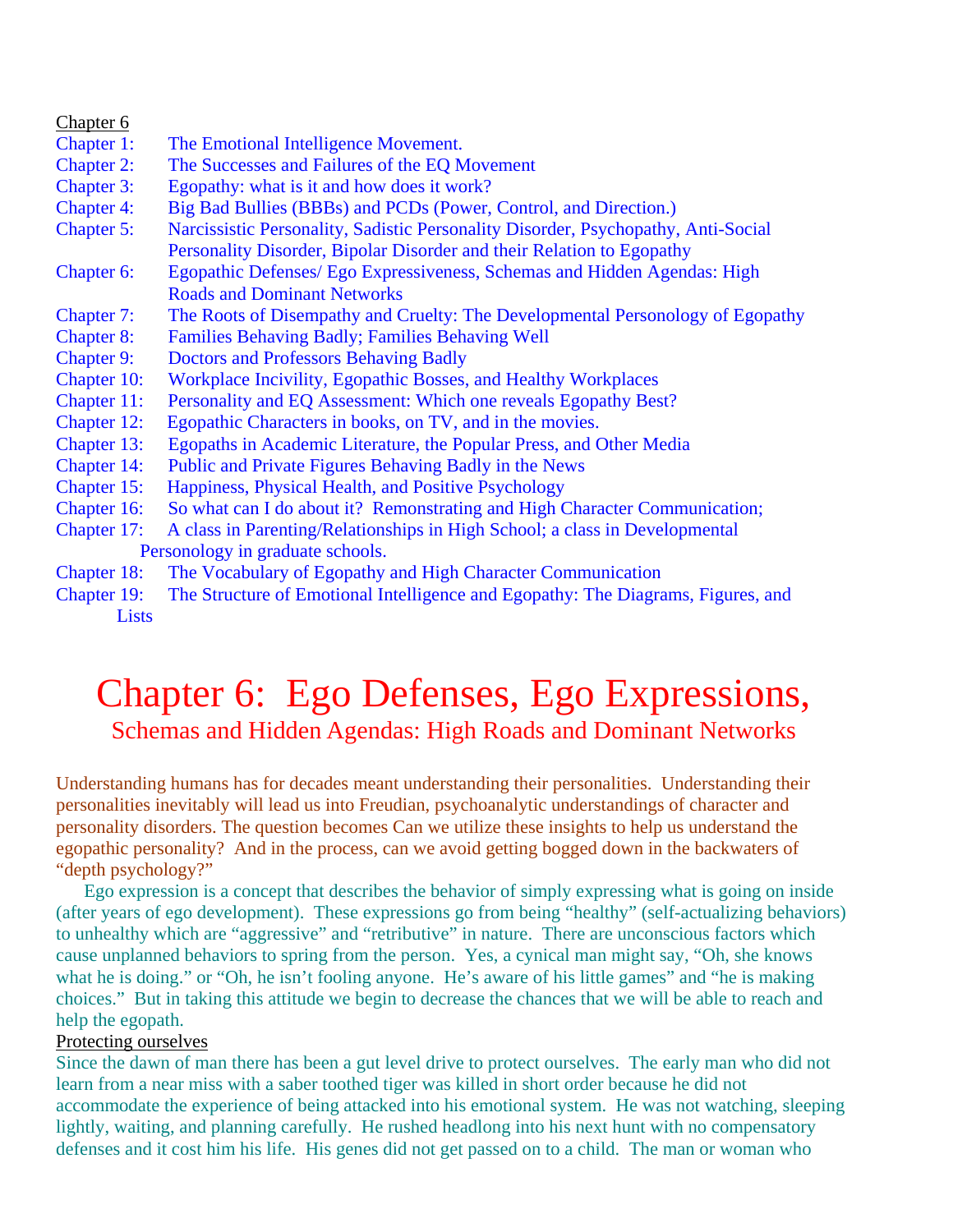learned from experience and be cautious, plan the attack, and take care not to put him or herself in the same precarious situation that taught the fear in the first place. This was the beginning of the ego defensive maneuver in the psyche of the human mind. And those that were wise enough, or intelligent enough, lived to have children with that tendency passed down to them. Now we are all beneficiaries of that learning process. But we do not experience it so much with wild, dangerous animals as we use it to protect ourselves from the hurt of a spoken word or the pain of an aggressive social maneuver. Here is the beginning of Freud's ego defensive mechanisms that we all employ. The egopath tends to employ them more often and more readily.

People in power will often use the ego defense of lying, misleading, deceiving, or "seeing things" the way they see them because it works to

- 1. get them what they want
- 2. protect them from what they're afraid of
- 3. aggress against someone they're angry at and uncomfortable with

4. Reject someone they find confusing, annoying, disruptive, not a "team player" (which means to an egopath "doesn't do things my way.")

## Ego Expressiveness

Ego defenses are not always ego defenses. There are a lot of human behaviors that are called "ego defenses" which are really just expressions of a wounded ego. "Fatigue," for instance, is listed in "101 Defenses" as an ego defense. Getting tired is an ego defense? That doesn't make sense. There may be a lot more to the use of this word "fatigue" than first meets the eye. It is true that if we are carrying a lot of unresolved emotional baggage, we expend a lot of "psychic" energy. Maybe a better word is "mental" energy. We use up a lot of mental energy keeping those old memories and feelings at bay and that can predispose a person to fatigue. But are we talking about an "ego defense?" I will continue using the words "ego defense" but it is unfortunate because many simple expressions of the wounded human soul are not really "defensive" in any way. They just bubble up from within us because we experienced something uncomfortable many years ago and we never got therapy for it. I believe it is a continuum of behaviors. On the one hand you have very defensive behaviors and at the other end you have behaviors which spring from that unresolved pain from the past. And then there are many behaviors which fall in the middle, a combination of the two ends.

In his excellent book, 101 Defenses, Jerome Blackman states "rumination" as an ego defense. "Rumination" means to mull over a memory of events in search of some answer or resolution to the confusing, hurtful interchanges. This is a good example of behavior that will naturally occur in a person who has suffered "trauncil" in childhood. To frame this behavior as "ego defensive" is to increase the chances this person will be shamed in therapy for "willfully" engaging in this behavior when, in fact, it is a natural occurrence and should be treated as such (Wile, 1981).

#### Respect and Loyalty

 Humans carry around in them a certain expectation that is seldom acknowledged and yet we are consistently tapping into it. We have an inner need for respect and loyalty. What is respect? It is the taking of another's needs, feelings, hopes, and expectations into account when deciding what to do or say. This is also a definition of loyalty, strangely enough. Egopaths love to blurt out whatever it is that comes to their minds. It takes altruistic consideration to stop and think if our words will hurt someone's feelings. Egopaths don't care if their words hurt others' feelings. This is most commonly seen with someone who has been given power and not been put through emotional intelligence training.

 The person whose feelings were hurt then feels "disrespected" and feels the new boss, who may have once been their coworker, was disloyal. Is it important to show respect to our friends, coworkers, supervisees, children, parents, students, teachers, employees? Your easy answer is "yes." And yet over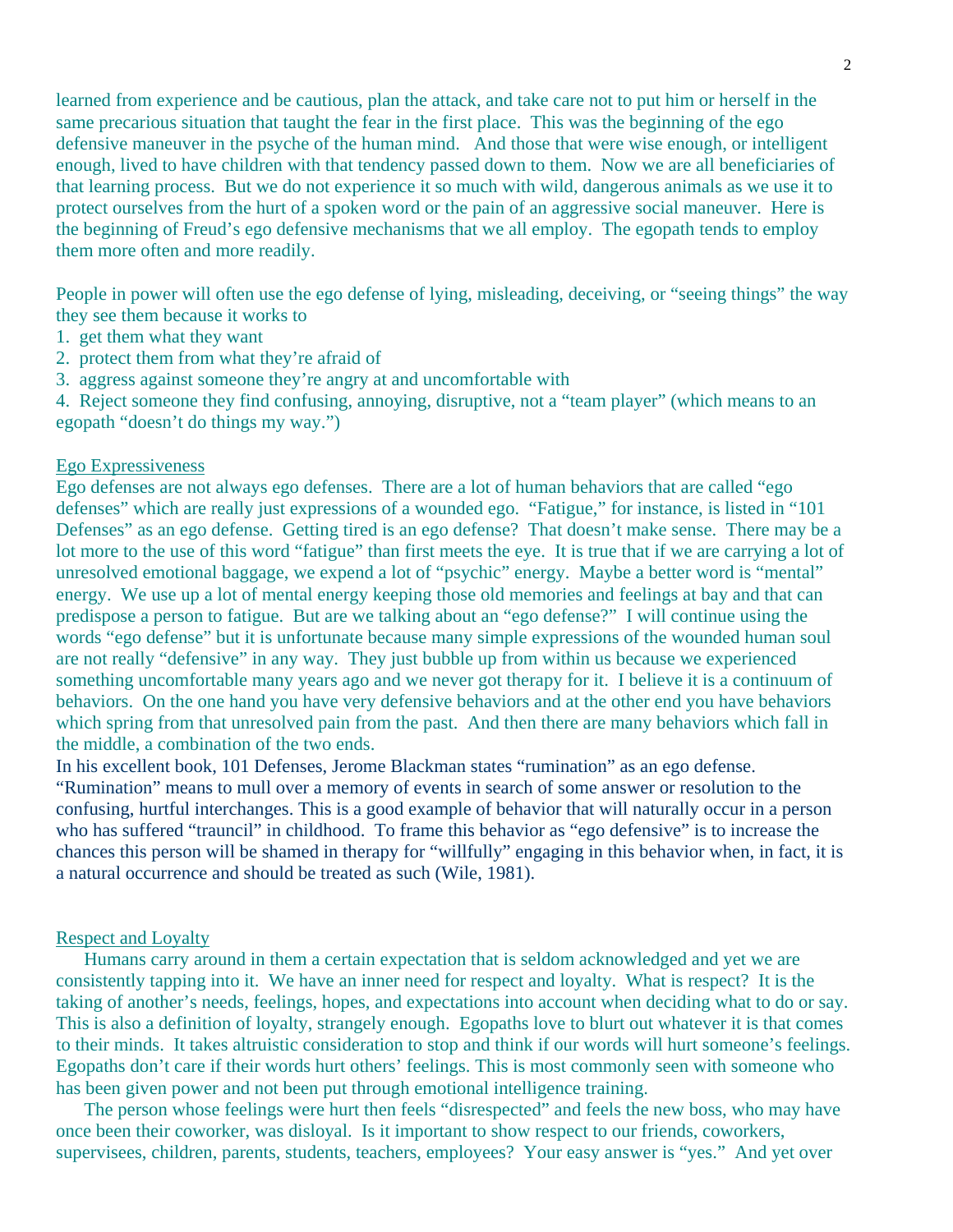and over in a millions situations all across American and around the world, people who crave respect will be mistreated and disrespected. Why is this?

 This lack of respect comes from a bit of psychological noise inside the person who is flirting with becoming egopathic. This noise is unfinished emotional business from his or her past that has never been dealt with, never been healed. One of the most difficult concepts people have with psychology is this concept of the past affecting the present. And yet it is at the core of billions of acts of workplace incivility and thousands of acts of terrorism and brutal behavior in the workplace.

 The movie "The Last King of Scotland" (for which Forest Whitaker won an Oscar) is about a man who kills many of his countrymen, Idi Amin of Africa. It is safe to assume that he must have been brutalized as a child. It is difficult to compare, Charles Roberts, (see page xx) a quiet young man living in small town America with the brash, bold, offensive Idi Amin of Africa. And yet their profiles must be similar. Both grew up to be cruel ruthless murderers. One was chronic and one was momentary. What variables create the difference? Our knowledge of developmental personology is still unable to give us definitive answers.

#### Holding Grudges

The concept of "holding a grudge" is not as simple as it seems. Holding a grudge means that a person remembers what someone did, feels resentful about it, and usually decides that a revengeful act is something the person deserves. Let's examine the parts of this equation. First, the act of remembering is common and normal. You have heard someone say "I'll forgive her but I won't forget it." This is almost laughable moment because the speaker is simply remarking on his brain's ability to have a functioning memory. But there is more to it than that. The person is saying, "I'll do the right thing by forgiving her but I really won't forget the pain she caused and if the opportunity arises I'll say or do something to get her back." So this person really hasn't forgiven the person if they feel this way.

 The second aspect of the sequence above is "feeling resentful about" the slight or wound. Here again it is perfectly normal to feel resentful about someone hurting your feelings. Egopaths differ from normals in how much they feel resentful and how long they feel resentful and what they do with the feelings of resentment. A normal person will feel a level of resentment that is commensurate with the hurtful act and then begin to "let it go" or "forget about it" as time goes by. The egopath, on the other hand, has a Velcro style feeling about the woundedness. They not only remember it but also hold on to the feelings of resentment.

 This concept of "holding on to the feelings" is a tricky one. Non-egopaths hold on to the feelings, as well. But they do it in a different way than egopaths. The difference is shown in the next segment of the sequence above, and that is in how they decide to get revenge or 'retribute.' The non egopath will decide to either have a talk with the offending party at some point or will throw themselves into a project of understanding the behavior and doing whatever it takes to prevent it from happening again (in a way that does not harm the offending party). The egopath, on the other hand, carries a deep seated need to exact revenge in a painful and damaging way on the offending party. As I said in Chapter Three, egopaths most likely were wounded very early in life which leaves them with this biologically based (in the brain) drive or need to "get the other person back and teach them a lesson." (Pastor Graham, Powerpoint, 5/17/09)

 And so it is, judging someone harshly for remembering a hurt or wrong is certainly not appropriate. Even judging them for "not forgiving" shows a lack of insight into human nature. The mature way to approach this conundrum is to remember that it is "the way" a person "remembers" and "doesn't forgive" that makes all the difference in the world. We have to be able to examine whether a person is egopathically holding a grudge against someone or not. Only then can we justify working on this person's lack of forgiveness.

#### Ego Defenses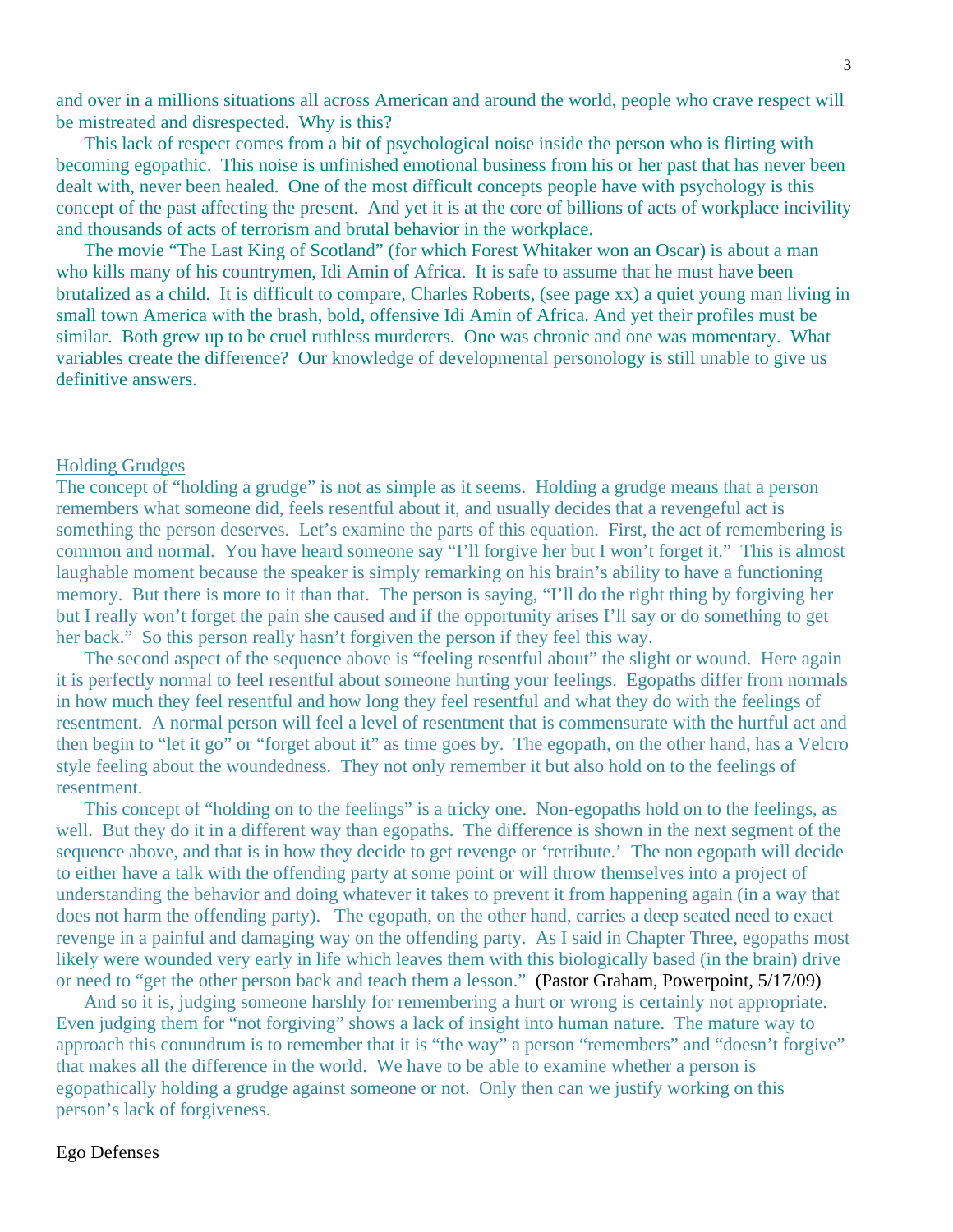Give a score of "1" for each of these ego defenses your egopath uses.

- 1. Garrulousness
- 2. Minimization
- 3. Avoidance
- 4. Justification
- 5. Compensation for deficiencies
- 6. Denial
- 7. Dichotic thinking (splitting): List all the others
- 8. Negativism
- 9. Compartmentalization
- 10. Displacement
- 11. Condensation
- 12. Rationalization
- 13. Devaluation: you see others as having less value or importance than they really do.
- 14. Transference
- 15. Inauthenticity
- 16. Apathy
- 17. Bullying
- 18. Hypervigilance

Dr. H was a psychiatrist. I did a psychological profile of Dr. H using the Hare P-SCAN, a screening device by Robert Hare, Ph.D. and Hugues F. Herve', M.A.. Dr. H scored a total of 17. That score is then divided by 3 which meant he only scored a 6. A person would have to score a 30 to be recommended for further testing of his personality. However, the Hare P-SCAN is not designed to screen for egopathy. I have included a short sample of what a screening device for egopathy might look like below.

A tentative list of egopathic attitudes and behaviors

- 1. Has difficulty focusing on what the target is saying for any length of time.
- 2. Seems to filter all that is said through a sub textual hidden agenda.
- 3. Seems to be unable to show emotion about the other's problems or successes.
- 4. Seems to have a double standard of morality. If it bothers him he is aghast at the other person's

inconsideration. But if he does something that is equally inconsiderate, he always has a justification, and therefore is disdainful of the target's resistance.

- 5. Uses garrulousness to stay in control (talking without responding to the other's comments.)
- 6. Will do hurtful things to "pay you back" for what you did to him (when you were just setting boundaries.)
- 7. Remembers well what you did to cross him. He is will never let it go nor forgive you.

# **Egopathy is characterized by an identifiable set of behaviors.**

1. The first and foremost characteristic of the egopath is the pervasive focus on the self. The egopath is filled with thoughts and plans to satisfy or protect his or her feelings or territory. There are four words in English that capture this sense of self focus: egoism, egotism, egocentrism, and narcissism.

2. The second way of identifying them is to notice how they are focused on themselves. For most egopaths this is not readily apparent. You may know the person for months or even years and never know

this person is an egopath.

3. The third way to identify an egopath is to notice how they tend to be judgmental. Some little thing you are doing or did all of a sudden is so annoying to him.

4. An egopath is also identifiable by the way they move aggressively against you when they have tired of playing the façade of congeniality.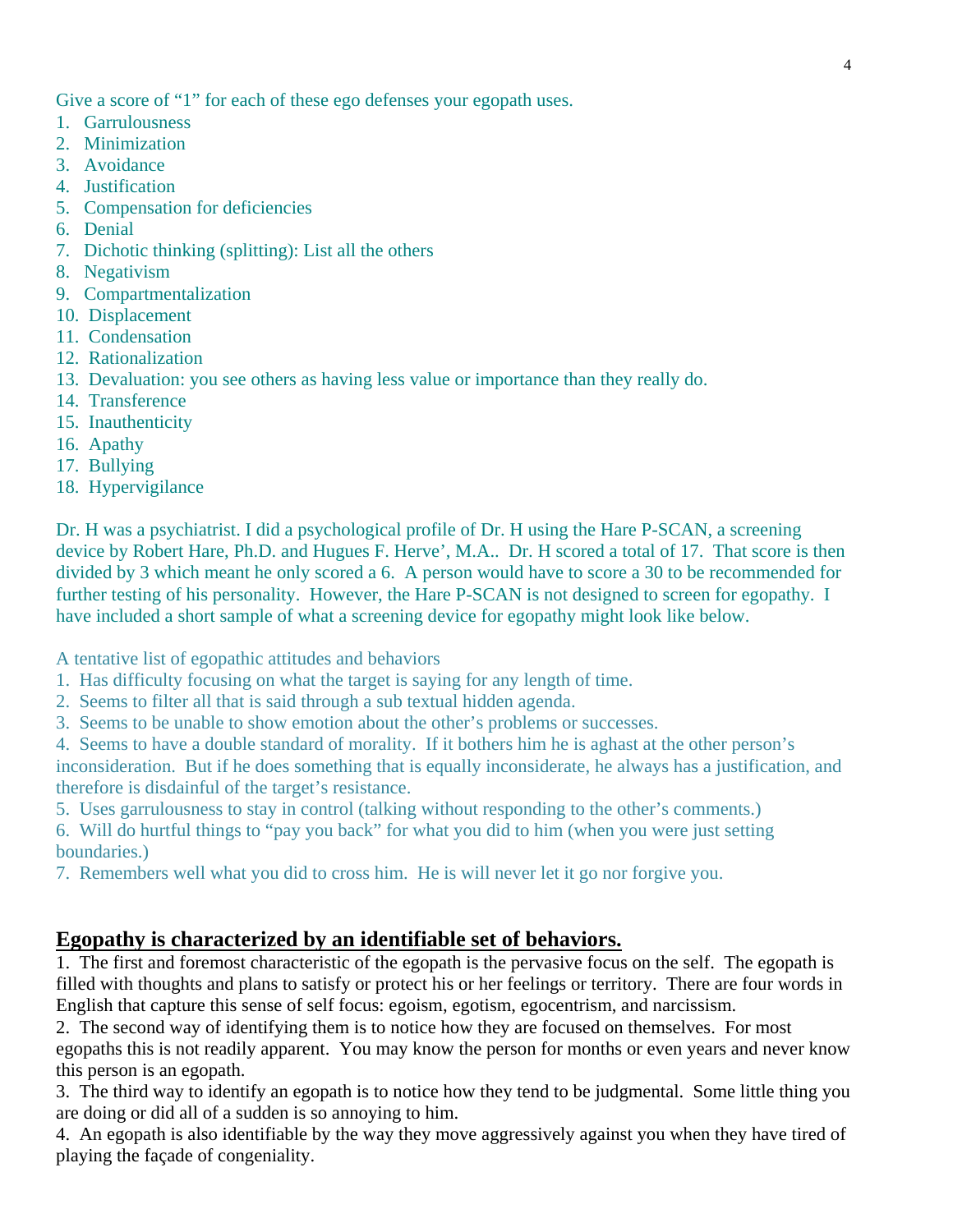5. An egopath's true nature comes out when you try to remonstrate with them. A healthy person will stay calm and empathize when you confront them or question them. (few of us can do that) But an egopath will begin to show physiological signs of annoyance. He will begin to behave and show emotionality. He will become agitated. His words will begin to be short, emphasized, sarcastic, or they will escalate to the level of outright belittling or attacking.

6. When you try to react by setting boundaries, asking for a reprieve, or expressing disappointment, he or she is surprised and shocked that you would say such a thing about them as if they were completely innocent.

7. The egopath will react by being aggressively reactive in some way. They will move against you, move away from you, or move to harm you in some way that leaves you feeling abandoned and betrayed.

# A Case of Egopathy in a Supervisor: Confirming and Confronting.

 Can a person make it to a position of power, responsibility, and prestige and still have deficits of empathy? We don't have to reference Adolph Hitler to answer the question in the positive. From Emotional Intelligence by Dan Goleman to Studies of Sadistic Personality Disorder, there are countless examples and ample evidence from research that indicate a person can be high functioning and yet have difficulty feeling empathy for those under them.

 Larry was a bright and handsome graduate student at a regional Texas university. He had been in a counseling program for 3 years and had successfully accomplished 45 out of his required 55 hour graduate program. He had been looking forward to his last three semesters of practicum before graduating with a Master's in Counseling. He was interested in pursuing executive coaching after graduate school since he had had a previous career in business.

 His first-semester practicum professor began noticing counseling flaws early in the semester. She began to warn Larry that he needed to work on these counseling inadequacies if he were to pass the class. As the semester progressed, Larry worked diligently to correct his mistakes and learn the basic tools of competent counseling. But the complaints continued and Larry's anxiety began to ratchet up.

 Suddenly his professor began complaining about poor performance on his counseling video tapes and finally told him he was not passing the class. She asked the other faculty to watch the tapes and they all wrote anonymous complaints about his technique. The professor called a meeting and, with another faculty member present, told him he had failed the class and he was invited to leave the program "and explore other career opportunities."

 Larry had consistently been considered by his professors as a good student with a kind personality and an above average intelligence. He had attended a major state university in which he had been in an upper tier fraternity and was a Phi Beta Kappa. He had a pleasant personality and a kind disposition. But these attributes don't guarantee that a student has the potential to become a competent counselor. I suppose that his professor felt that he did not have those attributes. But wait, there's more.

 This student was known fairly well by another counseling professor and this turn of events was shocking to her. She had taught Larry and felt he would make a good counselor.

## Ego Defenses

The list of ego defenses egopaths use most often:

1. Agendizing: walking around with an agenda in order to avoid hearing or being responsive to another's needs, feelings, or point of view. An agenda is almost always hidden and so saying "hidden agenda" is almost redundant.

- 2. Self-satisfaction: feeling more satisfied with your work so you don't have to be interested in asking, learning, or listening to advice.
- 3. Denial
- 4. Garrulousness: talking over the other person as a way of dealing with the discomfort of hearing them